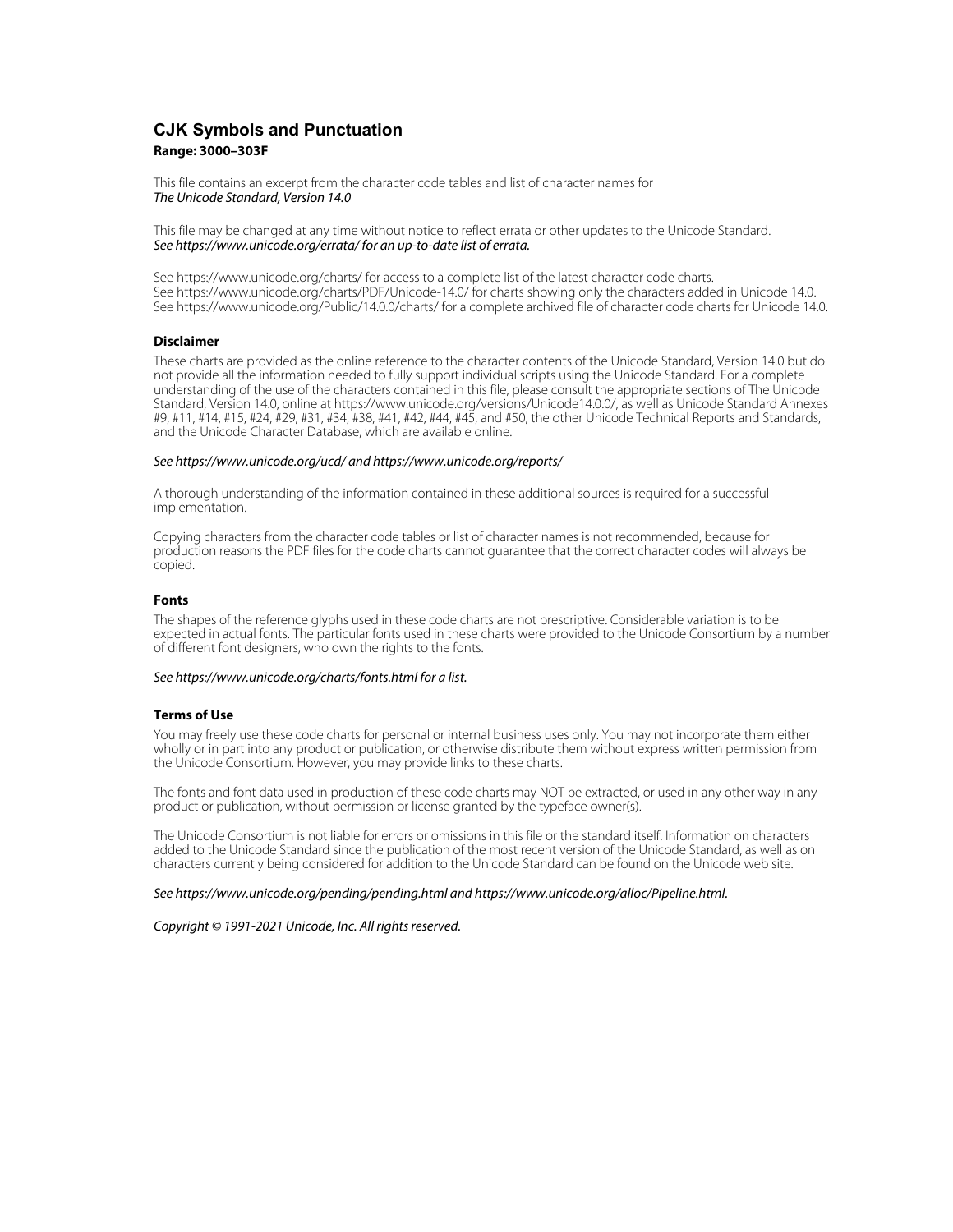|                | 300                                             | 301                  | 302                                 | 303                             |
|----------------|-------------------------------------------------|----------------------|-------------------------------------|---------------------------------|
| 0              | $\frac{1}{1}$<br>  D  <br>SP  <br>-----<br>3000 | $\mathbf{r}$<br>3010 | लाल<br>3020                         | 3030                            |
| 1              | 3001                                            | 3011                 | 3021                                | 30 <sub>3</sub>                 |
| $\overline{c}$ | 3002                                            | 3012                 | 3022                                | 3032                            |
| 3              | //<br>3003                                      | 3013                 | 3023                                | 3033                            |
| 4              | 3004                                            | 3014                 | 3024                                | 3034                            |
| 5              | 々<br>3005                                       | 3015                 | 3025                                | 3035                            |
| 6              | 3006                                            | 3016                 | L<br>3026                           | 3036                            |
| 7              | 3007                                            | 3017                 | L<br>3027                           | 3037                            |
| 8              | 3008                                            | 3018                 | $\frac{1}{4}$<br>3028               | 3038                            |
| 9              | 3009                                            | 3019                 | 3029                                | 3039                            |
| A              | 300A                                            | 301A                 | ૢૺ<br>302A                          | 303A                            |
| B              | 300B                                            | 301B                 | $\ddot{\phantom{a}}$<br>302B        | 303B                            |
| $\mathsf{C}$   | 300C                                            | 301C                 | ੰ<br>302C                           | 303C                            |
| D              | 300D                                            | 301D                 | ू<br>302D                           | 303D                            |
| E              | 300E                                            | 301E                 | $\mathcal{L}_{\mathcal{A}}$<br>302E | $\widetilde{\neq}$<br>ļ<br>303E |
| F              | 300F                                            | 301F                 | $\mathbb{C}$<br>302F                | 303F                            |

The Unicode Standard 14.0, Copyright © 1991-2021 Unicode, Inc. All rights reserved.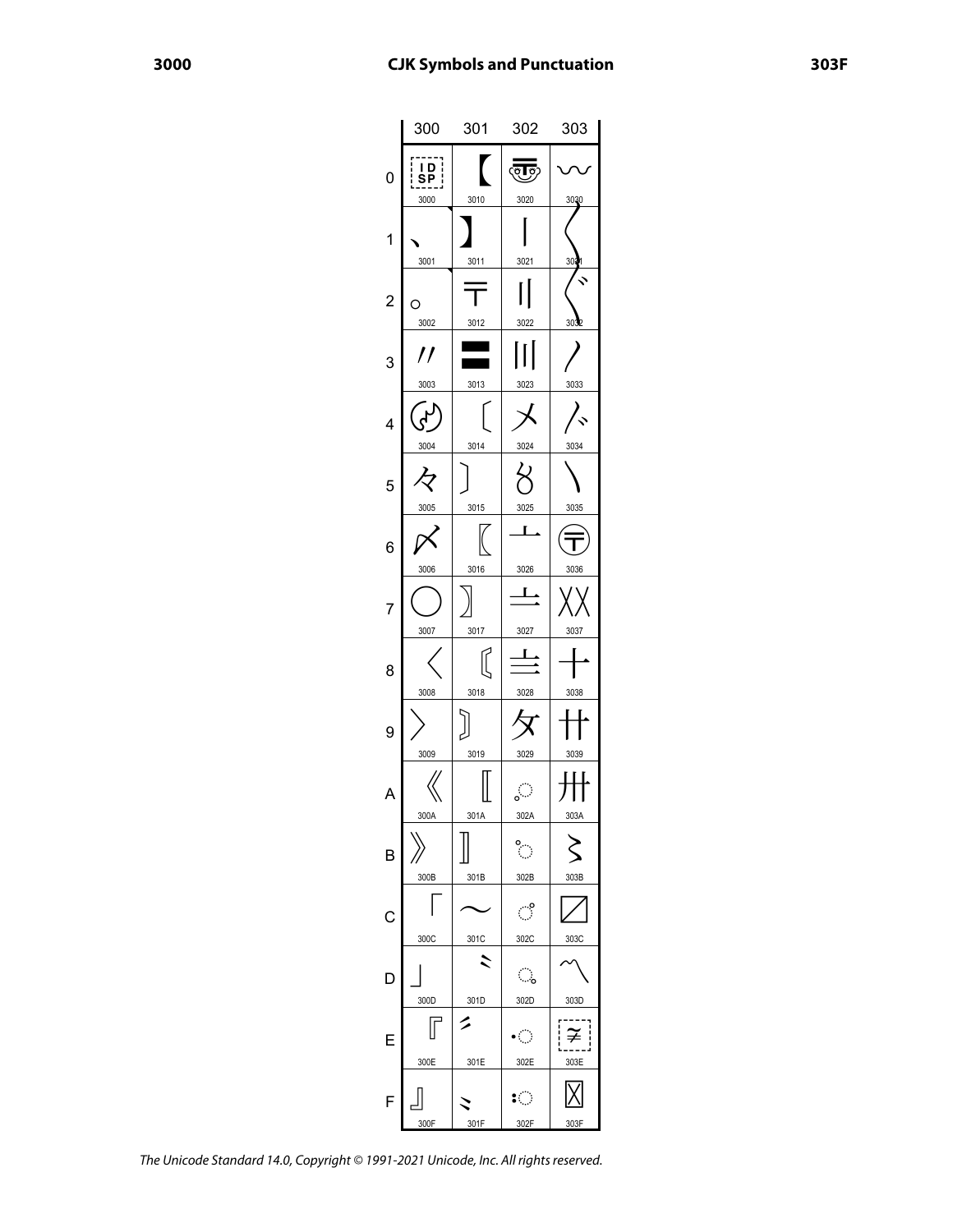| <b>CJK symbols and punctuation</b> |                                     |                                                                                       |                     | <b>CJK brackets</b>                             |                                                                                       |  |
|------------------------------------|-------------------------------------|---------------------------------------------------------------------------------------|---------------------|-------------------------------------------------|---------------------------------------------------------------------------------------|--|
| 3000                               | $\frac{1}{5}$                       | <b>IDEOGRAPHIC SPACE</b>                                                              | 3010                |                                                 | LEFT BLACK LENTICULAR BRACKET                                                         |  |
|                                    |                                     | $\rightarrow$ 0020 $\boxed{\phantom{0}$ space                                         | 3011                | 1                                               | RIGHT BLACK LENTICULAR BRACKET                                                        |  |
|                                    |                                     | $\approx$ <wide> 0020  sr</wide>                                                      | <b>CJK</b> symbols  |                                                 |                                                                                       |  |
| 3001                               | $\overline{ }$                      | <b>IDEOGRAPHIC COMMA</b>                                                              | 3012 〒              |                                                 |                                                                                       |  |
|                                    |                                     | • in Chinese, delimits items in a list or series                                      |                     |                                                 | POSTAL MARK                                                                           |  |
|                                    |                                     | $\rightarrow$ 002C, comma                                                             |                     |                                                 | $\rightarrow$ 20B8 T tenge sign<br>$\rightarrow$ 2AE7 $\pm$ short down tack with over |  |
|                                    |                                     | $\rightarrow$ FFOC, fullwidth comma                                                   |                     |                                                 | → 1F3E3 A japanese post office                                                        |  |
|                                    |                                     | $\rightarrow$ FF64, halfwidth ideographic comma                                       | 3013                | Ξ.                                              | <b>GETA MARK</b>                                                                      |  |
|                                    |                                     | $\sim$ 3001 FE00 $\sqrt{ }$ corner-justified form                                     |                     |                                                 | • substitute for ideograph not in font                                                |  |
|                                    |                                     | $\sim$ 3001 FE01 $\rightarrow$ centered form                                          |                     |                                                 | · editorial convention to represent ide                                               |  |
| 3002                               | $\circ$                             | <b>IDEOGRAPHIC FULL STOP</b>                                                          |                     |                                                 | lacuna                                                                                |  |
|                                    |                                     | $\rightarrow$ 002E . full stop                                                        |                     |                                                 | $\rightarrow$ 25A1 $\Box$ white square                                                |  |
|                                    |                                     | $\rightarrow$ FF0E. fullwidth full stop                                               |                     |                                                 | $\rightarrow$ 1F7F0 = heavy equals sign                                               |  |
|                                    |                                     | $\rightarrow$ FF61 $\circ$ halfwidth ideographic full stop                            | <b>CJK brackets</b> |                                                 |                                                                                       |  |
|                                    |                                     | $\sim$ 3002 FE00 $\,$ corner-justified form<br>$\sim$ 3002 FE01 $\circ$ centered form | 3014                |                                                 | LEFT TORTOISE SHELL BRACKET                                                           |  |
| 3003                               | $^{\prime\prime}$                   | <b>DITTO MARK</b>                                                                     | 3015                | $\cdot$                                         | RIGHT TORTOISE SHELL BRACKET                                                          |  |
|                                    |                                     | $\rightarrow$ 2033" double prime                                                      | 3016                |                                                 | $\ll$ LEFT WHITE LENTICULAR BRACKET                                                   |  |
| 3004                               | ⊛                                   | JAPANESE INDUSTRIAL STANDARD SYMBOL                                                   | 3017                | $\lambda$                                       | RIGHT WHITE LENTICULAR BRACKET                                                        |  |
| 3005                               | k,                                  | <b>IDEOGRAPHIC ITERATION MARK</b>                                                     | 3018                |                                                 | LEFT WHITE TORTOISE SHELL BRACK                                                       |  |
|                                    |                                     | $\rightarrow$ 206A4 $\overline{\leftarrow}$                                           |                     |                                                 | $\rightarrow$ 27EC ( mathematical left white tor                                      |  |
|                                    |                                     | $\rightarrow$ 16FE0 3 tangut iteration mark                                           |                     |                                                 | bracket                                                                               |  |
| 3006                               | 〆                                   | <b>IDEOGRAPHIC CLOSING MARK</b>                                                       | 3019                | Ĵ                                               | RIGHT WHITE TORTOISE SHELL BRAC                                                       |  |
|                                    |                                     | $\rightarrow$ 4E44 $\cancel{\sim}$                                                    |                     |                                                 | $\rightarrow$ 27ED ) mathematical right white to                                      |  |
| 3007                               | ( )                                 | <b>IDEOGRAPHIC NUMBER ZERO</b>                                                        |                     |                                                 | bracket                                                                               |  |
|                                    |                                     | $\rightarrow$ 20DD $\odot$ combining enclosing circle                                 | 301A                | $\mathbb{L}$                                    | LEFT WHITE SQUARE BRACKET                                                             |  |
|                                    |                                     | $\rightarrow$ 25CB $\circ$ white circle                                               |                     |                                                 | = left abstract syntax bracket                                                        |  |
|                                    |                                     | $\rightarrow$ 25EF $\bigcirc$ large circle                                            |                     |                                                 | $\rightarrow$ 27E6 $\llbracket$ mathematical left white square<br>bracket             |  |
| <b>CJK angle brackets</b>          |                                     |                                                                                       | 301B                | $\mathbb{I}$                                    | RIGHT WHITE SQUARE BRACKET                                                            |  |
| 3008                               |                                     | LEFT ANGLE BRACKET                                                                    |                     |                                                 | = right abstract syntax bracket                                                       |  |
|                                    | $\rightarrow$ 003C < less-than sign |                                                                                       |                     | $\rightarrow$ 27E7   mathematical right white s |                                                                                       |  |
|                                    |                                     | $\rightarrow$ 2039 $\leftarrow$ single left-pointing angle quotation                  |                     |                                                 | bracket                                                                               |  |
|                                    |                                     | mark                                                                                  |                     |                                                 | <b>CJK</b> punctuation                                                                |  |
|                                    |                                     | $\rightarrow$ 2329 ( left-pointing angle bracket                                      | 301C $\sim$         |                                                 | WAVE DASH                                                                             |  |
|                                    |                                     | $\rightarrow$ 27E8 ( mathematical left angle bracket                                  |                     |                                                 | This character was encoded to match                                                   |  |
| 3009                               | $\rightarrow$                       | RIGHT ANGLE BRACKET                                                                   |                     |                                                 | 1978 1-33 "wave dash".                                                                |  |
|                                    |                                     | $\rightarrow$ 003E > greater-than sign                                                |                     |                                                 | $\rightarrow$ 2053 ~ swung dash                                                       |  |
|                                    |                                     | $\rightarrow$ 203A $\rightarrow$ single right-pointing angle quotation                |                     |                                                 | $\rightarrow$ 3030 $\sim$ wavy dash                                                   |  |
|                                    |                                     | mark                                                                                  |                     |                                                 | $\rightarrow$ FF5E $\sim$ fullwidth tilde                                             |  |
|                                    |                                     | $\rightarrow$ 232A) right-pointing angle bracket                                      | 301D                | 3                                               | REVERSED DOUBLE PRIME QUOTATI                                                         |  |
|                                    |                                     | $\rightarrow$ 27E9 ) mathematical right angle bracket                                 |                     |                                                 | · sometimes depicted as double prim                                                   |  |
| 300A                               |                                     | LEFT DOUBLE ANGLE BRACKET                                                             |                     |                                                 | quotation mark                                                                        |  |
|                                    |                                     | $\rightarrow$ 00AB « left-pointing double angle quotation<br>mark                     |                     |                                                 | $\rightarrow$ 201C" left double quotation mark                                        |  |
|                                    |                                     | $\rightarrow$ 27EA $\langle\langle$ mathematical left double angle                    |                     | $\tilde{\phantom{a}}$                           | $\rightarrow$ 2036 " reversed double prime                                            |  |
|                                    |                                     | bracket                                                                               | 301E                |                                                 | DOUBLE PRIME QUOTATION MARK                                                           |  |
| 300B                               | $\rightarrow$                       | RIGHT DOUBLE ANGLE BRACKET                                                            |                     |                                                 | • this is a mistaken analogue to 201D'<br>is preferred                                |  |
|                                    |                                     | $\rightarrow$ 00BB » right-pointing double angle                                      |                     |                                                 | $\rightarrow$ 201D" right double quotation mai                                        |  |
|                                    |                                     | quotation mark                                                                        |                     |                                                 | $\rightarrow$ 2033" double prime                                                      |  |
|                                    |                                     | $\rightarrow$ 27EB $\parallel$ mathematical right double angle                        | $301F \approx$      |                                                 | LOW DOUBLE PRIME QUOTATION M                                                          |  |
|                                    |                                     | bracket                                                                               |                     |                                                 | • may be depicted as low inverse dou                                                  |  |
|                                    |                                     | <b>CJK corner brackets</b>                                                            |                     |                                                 | quotation mark                                                                        |  |
|                                    |                                     | The CJK corner brackets, which function as quotation marks,                           | <b>CJK</b> symbol   |                                                 |                                                                                       |  |
|                                    |                                     | are not recommended for general-purpose corner brackets.                              | 3020                | ☜                                               | POSTAL MARK FACE                                                                      |  |
|                                    |                                     | See the ceiling and floor characters, instead.                                        |                     |                                                 |                                                                                       |  |
| 300C                               | $\mathbf{L}$                        | LEFT CORNER BRACKET                                                                   |                     |                                                 | Suzhou numerals                                                                       |  |
|                                    |                                     | → 2308 [ left ceiling                                                                 |                     |                                                 | The Suzhou numerals (Chinese su1zhou1ma3zi) a                                         |  |
| 300D                               | $\mathbf{I}$                        | RIGHT CORNER BRACKET                                                                  |                     |                                                 | numeric forms used by traders to display the prices                                   |  |
|                                    |                                     | $\rightarrow$ 230B   right floor                                                      |                     |                                                 | The use of "HANGZHOU" in the names is a misnom                                        |  |
| 300E                               | r                                   | LEFT WHITE CORNER BRACKET                                                             | 3021                |                                                 | HANGZHOU NUMERAL ONE                                                                  |  |

# 300F 』 RIGHT WHITE CORNER BRACKET

MARK tenge sign  $\bar{\tau}$  short down tack with overbar ■ japanese post office

- ate for ideograph not in font
- I convention to represent ideographic
- $\Box$  white square
- $=$  heavy equals sign
- **RTOISE SHELL BRACKET DRTOISE SHELL BRACKET IITE LENTICULAR BRACKET HITE LENTICULAR BRACKET**
- **IITE TORTOISE SHELL BRACKET** 
	- mathematical left white tortoise shell

# **HITE TORTOISE SHELL BRACKET**

- mathematical right white tortoise shell bracket
- **IITE SQUARE BRACKET** stract syntax bracket
	- mathematical left white square

# **HITE SQUARE BRACKET**

- ostract syntax bracket
- mathematical right white square  $\rm \bar{t}$
- ASH acter was encoded to match JIS C 6226-3 "wave dash". ~ swung dash
	- $\sim$  wavy dash
	- $\sim$  fullwidth tilde
	- ID DOUBLE PRIME QUOTATION MARK
		- mes depicted as double prime on mark
			- left double quotation mark

#### reversed double prime PRIME QUOTATION MARK

- mistaken analogue to 201D "; 301F  $\ge$  rred
- right double quotation mark double prime
- UBLE PRIME QUOTATION MARK
	- depicted as low inverse double prime on mark
- **MARK FACE**

(Chinese su1zhou1ma3zi) are special by traders to display the prices of goods.  $DU$ " in the names is a misnomer.

- 3021 | HANGZHOU NUMERAL ONE<br>3022 | HANGZHOU NUMERAL TWO
- $1$  HANGZHOU NUMERAL TWO
- The Unicode Standard 14.0, Copyright © 1991-2021 Unicode, Inc. All rights reserved.